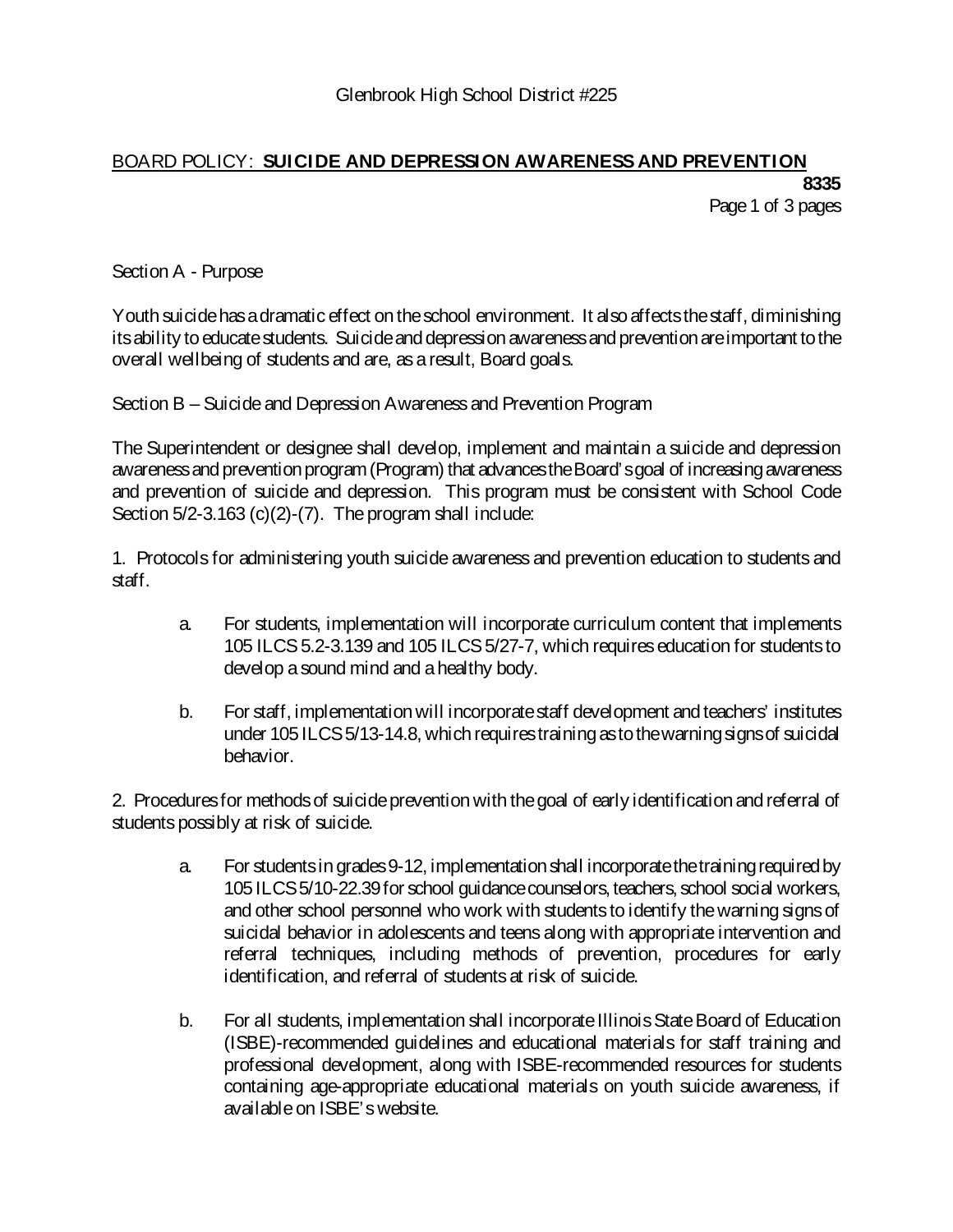## BOARD POLICY: **SUICIDE AND DEPRESSION AWARENESS AND PREVENTION**

**8335** Page 2 of 3 pages

3. Methods of intervention, including procedures that address an emotional or mental health safety plan for use during the school day and at school-sponsored events for a student identified as being at increased risk of suicide. Implementation will incorporate section B. 2, along with:

- a. Implementing the goals and benchmarks of the Ill. Learning Standards and 405 ILCS 49/15(b) (requiring student social and emotional development in the District's educational program);
- b. Implementing guidance and counseling program(s) for students, and 105 ILCS 5/10- 22.24a and 22.24b, which allow a qualified guidance specialist or any licensed staff member to provide school counseling services.
- c. Implementing the Children's Mental Health Act of 2003, 405 ILCS 49/ (requiring protocols for responding to students with social, emotional, or mental health issues that impact learning ability); and
- d. IdentifyState and/or federal resources that address emotional or mental health safety plans for students who are possibly at an increased risk for suicide, available on the ISBE's website.

4. A process to incorporate ISBE-recommended resources on youth suicide awareness and prevention programs, including current contact information for such programs in the District's Suicide and Depression Awareness and Prevention Program.

Section C – Illinois Suicide Prevention Strategic Planning Committee

The Superintendent or designee shall attempt to develop a relationship between the District and the Illinois Suicide Prevention Strategic Planning Committee, the Illinois Suicide Prevention Coalition Alliance, and/or a community mental health agency. The purpose of the relationship is to discuss how to incorporate the goals and objectives of the Illinois Suicide Prevention Strategic Plan into the District's Suicide Prevention and Depression Awareness Program.

Section D – Information to Staff, Parents/Guardians, and Students

The Superintendent shall inform each school district employee about this policy and ensure its posting on the District's website. The Superintendent or designee shall provide a copy of this policy to the parent or legal guardian of each student enrolled in the District.

Section E – Implementation

This policy shall be implemented in a manner consistent with State and federal laws, including the Children's Mental Health Act of 2003, 405 ILCS 49, Mental Health and Developmental Disabilities Confidentiality Act, 740 ILCS 110, and the individuals with Disabilities Education Act, 42 U.S.C. §12101, *et seq.*